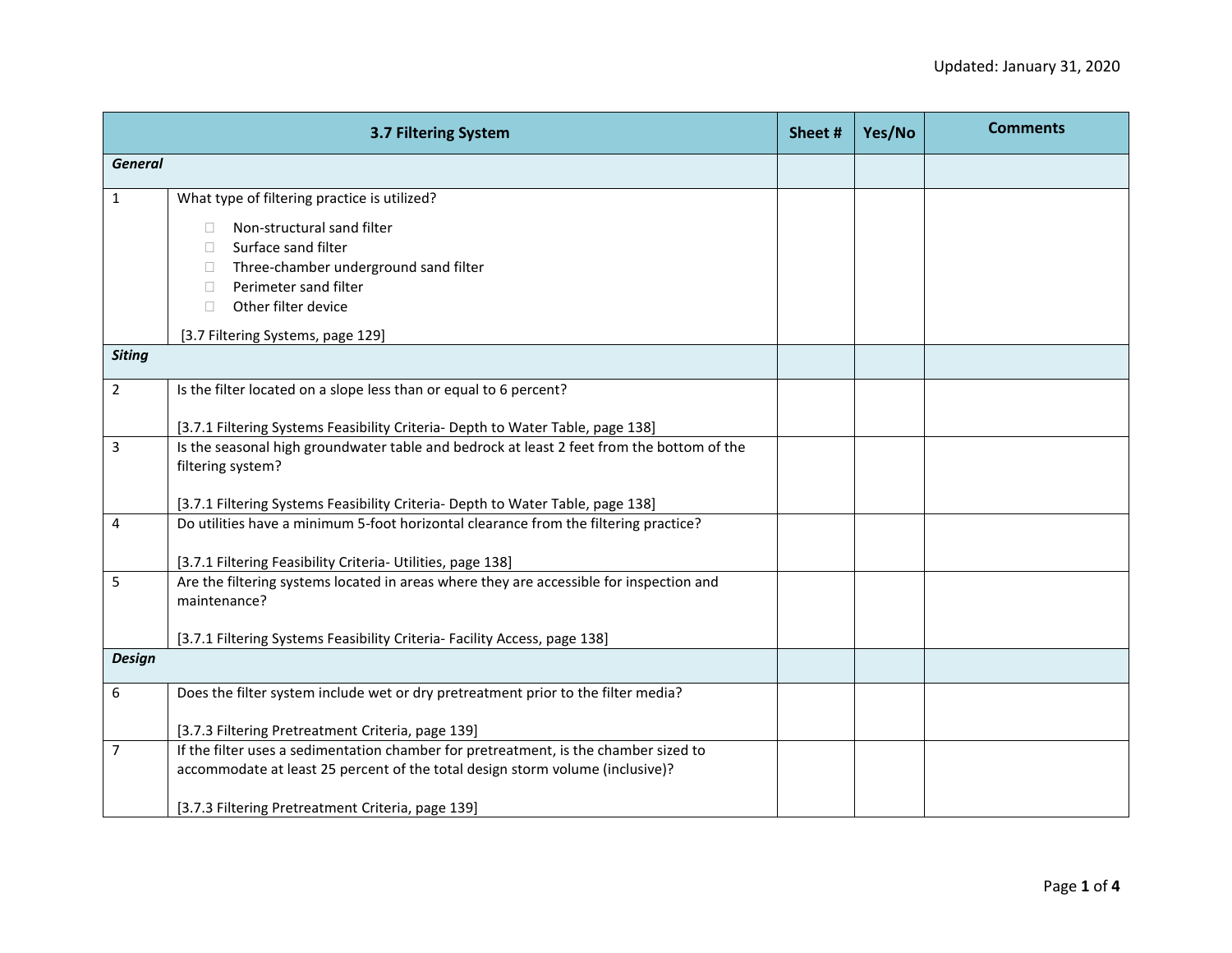| 8  | If the filter uses a grass strip for pretreatment, is the strip at least 15 feet long with a slope of<br>3 percent or less?                        |  |  |
|----|----------------------------------------------------------------------------------------------------------------------------------------------------|--|--|
|    |                                                                                                                                                    |  |  |
|    | [3.7.3 Filtering Pretreatment Criteria, page 139]                                                                                                  |  |  |
| 9  | If the filter uses a check dam for pretreatment, does the check dam extend only 2 inches                                                           |  |  |
|    | above the filter strip and include lateral slots to allow runoff to be evenly distributed across                                                   |  |  |
|    | the filter surface?                                                                                                                                |  |  |
|    |                                                                                                                                                    |  |  |
|    | [3.7.3 Filtering Pretreatment Criteria, page 139]                                                                                                  |  |  |
| 10 | If a filter is located underground or experiences traffic loads, has a licensed structural                                                         |  |  |
|    | engineer certified the structural integrity of the design?                                                                                         |  |  |
|    |                                                                                                                                                    |  |  |
|    | [3.7.4 Filtering Design Criteria- Type of Filter Media, page 140]                                                                                  |  |  |
| 11 | Is a minimum filter bed depth of 12 inches provided above the underdrains?                                                                         |  |  |
|    |                                                                                                                                                    |  |  |
|    | [3.7.4 Filtering Design Criteria- Type of Filter Media, page 140]                                                                                  |  |  |
| 12 | Is runoff from the larger storm events bypassed using an overflow structure or flow splitter                                                       |  |  |
|    | without resuspending or flushing previously trapped material?                                                                                      |  |  |
|    |                                                                                                                                                    |  |  |
|    | [3.7.2 Filtering Conveyance Criteria, page 139]<br>If the filter is a three-chamber underground sand filter located in a combined sewer area, is a |  |  |
| 13 | water trap provided in the third chamber to prevent the backflow of odorous gas?                                                                   |  |  |
|    |                                                                                                                                                    |  |  |
|    | [3.7.4 Filtering Design Criteria, page 141]                                                                                                        |  |  |
| 14 | If the filter is a perimeter sand filter, is a subsurface drainage pipe installed at the bottom of                                                 |  |  |
|    | the second chamber to facility the filtering process and convey filter water into a receiving                                                      |  |  |
|    | system?                                                                                                                                            |  |  |
|    |                                                                                                                                                    |  |  |
|    | [3.7.4 Filtering Design Criteria, page 141]                                                                                                        |  |  |
| 15 | Does a non-structural or surface sand filter include an observation well consisting of a 6-inch                                                    |  |  |
|    | diameter non-perforated PVC pipe fitted with a lockable cap?                                                                                       |  |  |
|    |                                                                                                                                                    |  |  |
|    | [3.7.4 Filtering Design Criteria, page 142]                                                                                                        |  |  |
| 16 | Does a non-structural or surface sand filter include at least one cleanout pipe for every 2,000                                                    |  |  |
|    | square feet of filter surface area?                                                                                                                |  |  |
|    |                                                                                                                                                    |  |  |
|    | [3.7.4 Filtering Design Criteria, page 142]                                                                                                        |  |  |
|    |                                                                                                                                                    |  |  |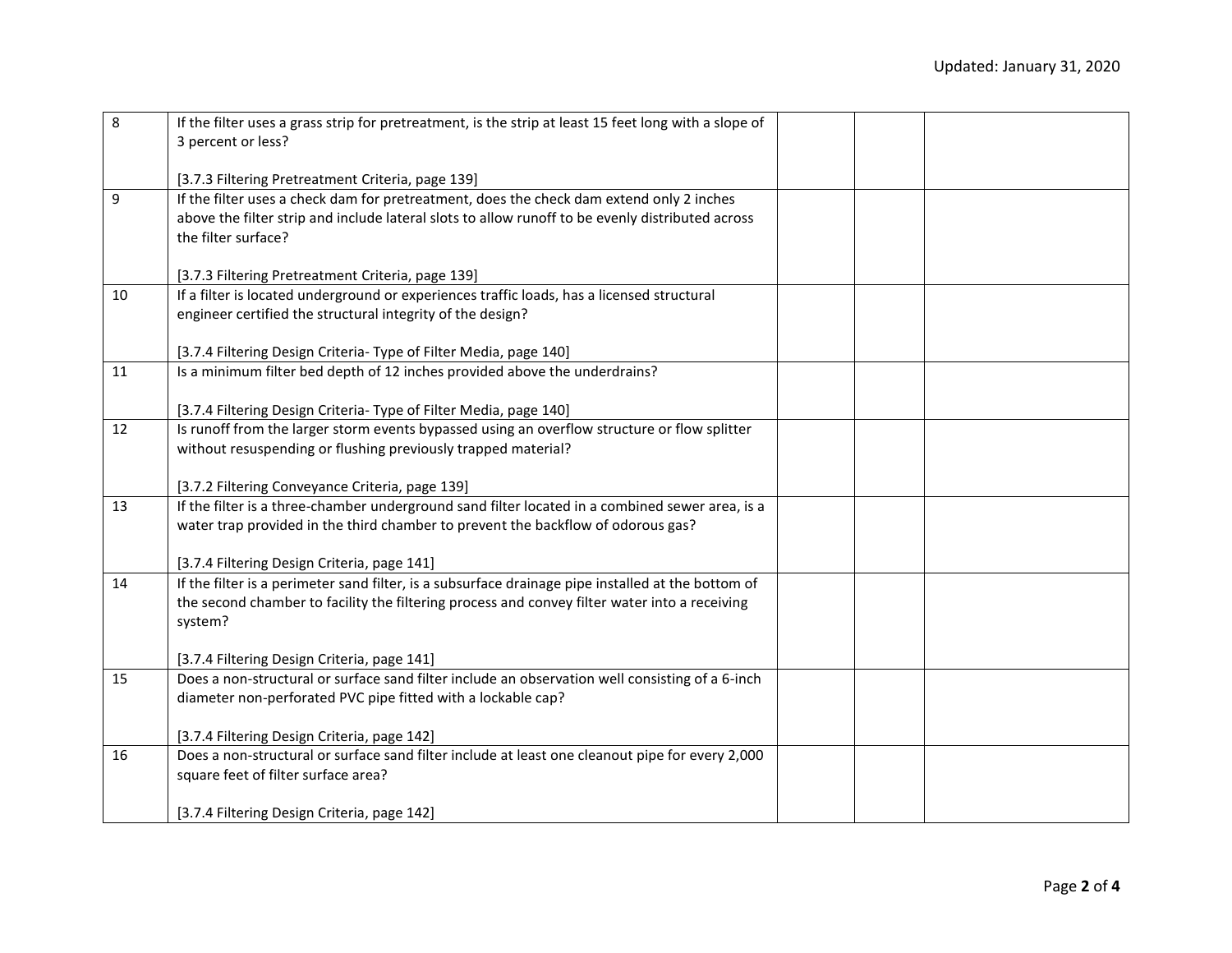| 17                  | For maintenance access, does the filtering system have a minimum of 5 feet above the filter<br>or include a manhole?                                     |  |  |
|---------------------|----------------------------------------------------------------------------------------------------------------------------------------------------------|--|--|
|                     | [3.7.4 Filtering Design Criteria- Maintenance Reduction Features, page 142]                                                                              |  |  |
| 18                  | Is access to the headbox and clearwell provided by a manhole, at least 30 inches in diameter,                                                            |  |  |
|                     | including steps to areas where maintenance will occur and adequate signs or markings at                                                                  |  |  |
|                     | manhole access points?                                                                                                                                   |  |  |
|                     |                                                                                                                                                          |  |  |
|                     | [3.7.4 Filtering Design Criteria- Maintenance Reduction Features, page 142]                                                                              |  |  |
| 19                  | Is the filtering practice surface area sized according to Equation 3.6 Minimum Filter Surface                                                            |  |  |
|                     | Area for Filtering Practices?                                                                                                                            |  |  |
|                     |                                                                                                                                                          |  |  |
| 20                  | [3.7.4 Filtering Design Criteria- Filter Sizing, page 143]<br>Is the ponding volume for the filtering practice found using Equation 3.7 Required Ponding |  |  |
|                     | Volume for Filtering Practices?                                                                                                                          |  |  |
|                     |                                                                                                                                                          |  |  |
|                     | [3.7.4 Filtering Design Criteria- Filter Sizing, page 144]                                                                                               |  |  |
| 21                  | Is the storage volume calculated using Equation 3.8 Storage Volume for Filtering Practices?                                                              |  |  |
|                     |                                                                                                                                                          |  |  |
|                     | [3.7.4 Filtering Design Criteria- Filter Sizing, page 144]                                                                                               |  |  |
| 22                  | Is the filtering system designed to drain or dewater within 72 hours after each rainfall event?                                                          |  |  |
|                     |                                                                                                                                                          |  |  |
|                     | [3.7.4 Filtering Design Criteria- Detention Time, page 140]                                                                                              |  |  |
| 23                  | If the system utilizes an impermeable liner, does it meet the following requirements?                                                                    |  |  |
|                     | Minimum 30-mil PVC geomembrane liner<br>$\Box$                                                                                                           |  |  |
|                     | Field seams sealed with a minimum 6-inch overlap of material at all seams<br>$\Box$                                                                      |  |  |
|                     | [3.7.4 Filtering Design Criteria- Underdrain and Liner, page 140]                                                                                        |  |  |
| <b>Construction</b> |                                                                                                                                                          |  |  |
| 24                  | Does the plan contain the following construction notes?                                                                                                  |  |  |
|                     | Stormwater should be diverted around filtering practices while they are in                                                                               |  |  |
|                     | construction.                                                                                                                                            |  |  |
|                     | No runoff shall be allowed to enter the filter system prior to completion of all<br>$\Box$                                                               |  |  |
|                     | construction activities, including revegetation and final site stabilization.                                                                            |  |  |
|                     | Should construction runoff enter the filter system prior to final site stabilization, all<br>$\Box$                                                      |  |  |
|                     | contaminated materials must be removed and replaced with new clean filter                                                                                |  |  |